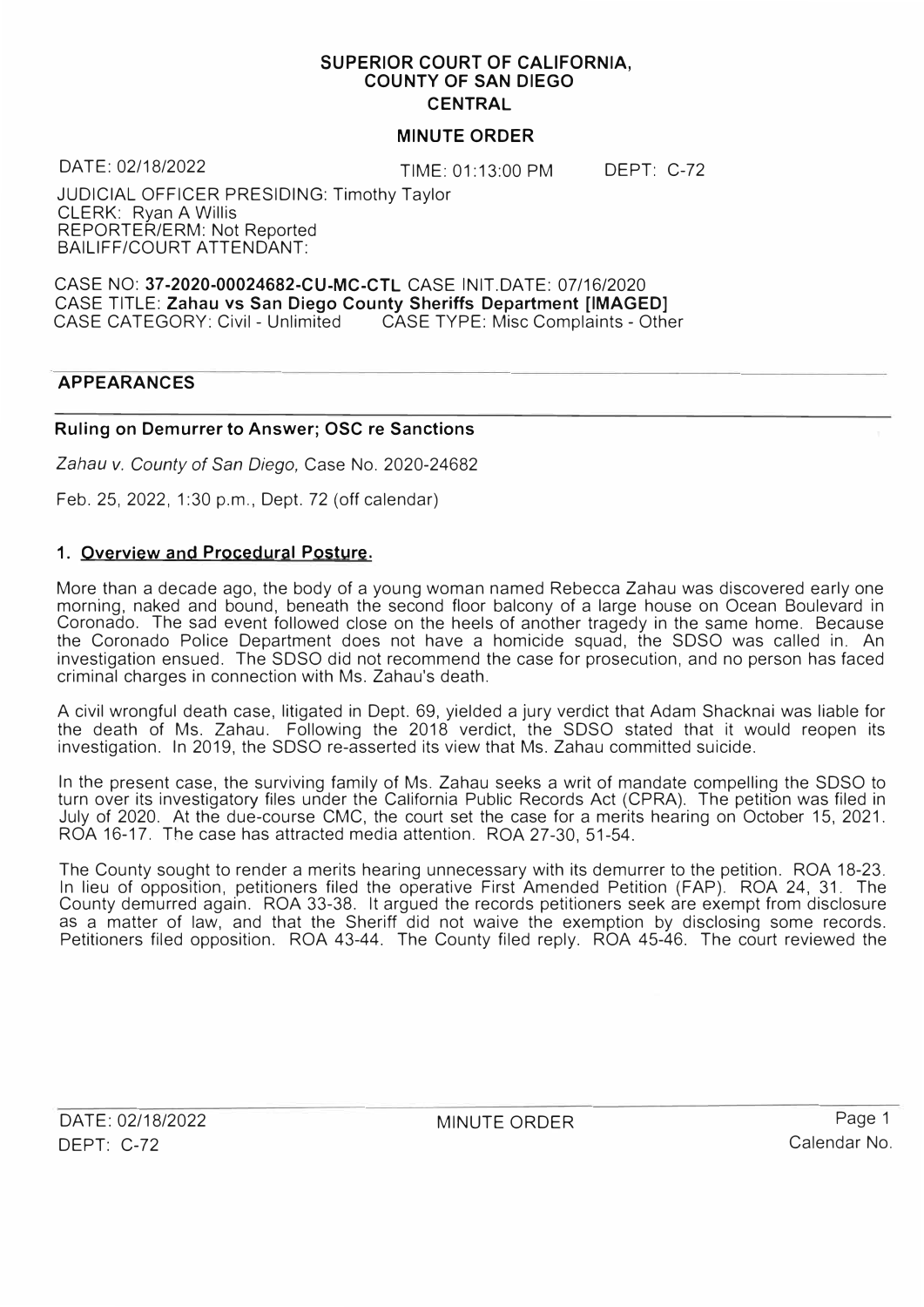papers, and published a tentative ruling on Wednesday, November 10, 2021. ROA 47. The court heard argument on Friday, November 12, following which the court took the demurrer under submission. Later that same afternoon, the court overruled the demurrer in a detailed order. ROA 49. In its order overruling the demurrer, the court directed counsel to address several specific questions in their merits briefing.

The County thereafter answered. ROA 56-57. On December 1, 2021, petitioners scheduled a hearing for today on a demurrer to the County's answer. ROA 58. However, the County filed an amended answer just eight days later. ROA 59-60. To date, no moving papers have been filed for the demurrer, and petitioners' counsel failed to call and advise the calendar clerk that the hearing would not go forward.

The merits hearing is set for July 2022. ROA 69.

## **2. Applicable Standards.**

An answer should contain whatever denials or affirmative defenses are necessary to controvert the material allegations in the complaint. Code Civ. Proc. § 431.30.

There are three grounds for demurrer to an answer: (1) failure to state facts sufficient to constitute a defense; (2) uncertainty; and (3) failure to state whether contract alleged in the answer is written or oral. Code Civ. Proc. § 430.20. The latter ground is inapplicable here. Courts must liberally construe the pleading with a view to substantial justice between the parties. Code Civ. Proc. § 452; *Kotlar v. Hartford Fire Ins.* Co. (2000) 83 Cal.App.4th 1116, 1120.

Generally speaking, demurrers to answers are viewed by Superior Court judges as dilatory and largely unnecessary. Any issues raised by demurrers to answers can typically be dealt with in discovery and later dispositive motions.

## **3. Discussion and Ruling.**

The hearing on petitioners' demurrer to the County's answer is ordered off calendar. No moving papers were ever received. Counsel should have called the calendar clerk so the court could have accommodated other litigants on this law and motion calendar. See San Diego Superior Court Local Rule 2.1.20 ("The moving party shall promptly call the independent calendar clerk if a matter will not be heard on the scheduled date.... Failure to call the court shall be deemed a violation of the Local Rules, and may give rise to an OSC re Sanctions under Code of Civil Procedure, section 177.5.").

Ordinarily, the court would direct counsel for petitioners to comply with all applicable Local Rules regarding the filing and calendaring of motions, and not set an OSC re sanctions as doing so would just create more work for the staff of the Court. But here, the court observes there are law and motion matters set on the court's calendar for March 25 (by both sides) and April 22 - yet there are no moving papers on file as to any of them. ROA 61, 64-66.

Accordingly, the court sets an OSC re sanctions under section 177.5, in an amount not to exceed \$1,500, payable to the court, for petitioners' counsel's disobedience of Local Rule 2.1.20. The OSC 1s set for March 25, 2022 at 1:30 p.m.

The OSC - Sanctions is scheduled for 03/25/2022 at 01 :30PM before Judge Timothy Taylor.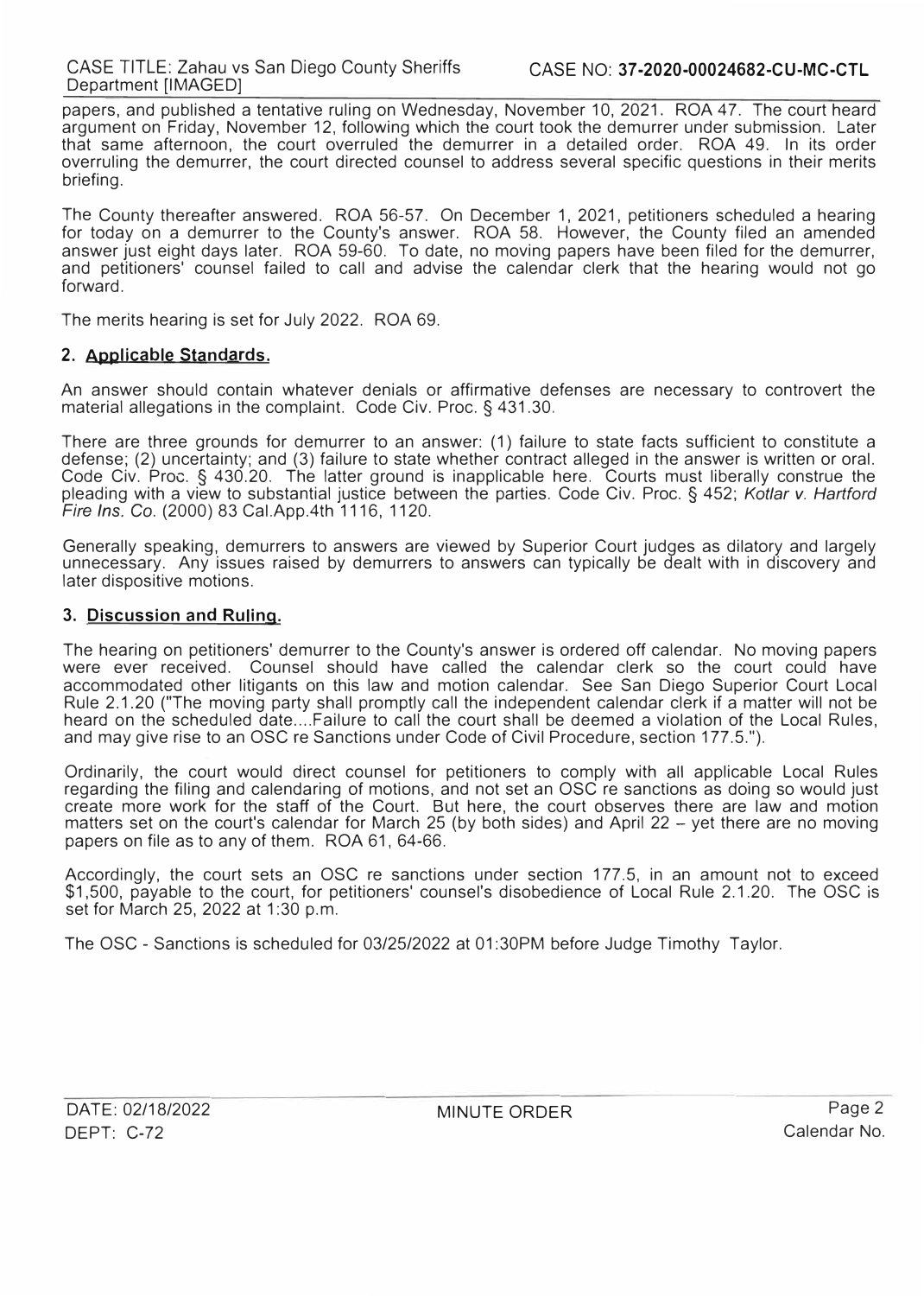## **IT IS SO ORDERED.**

Tunto Tayl

Judge Timothy Taylor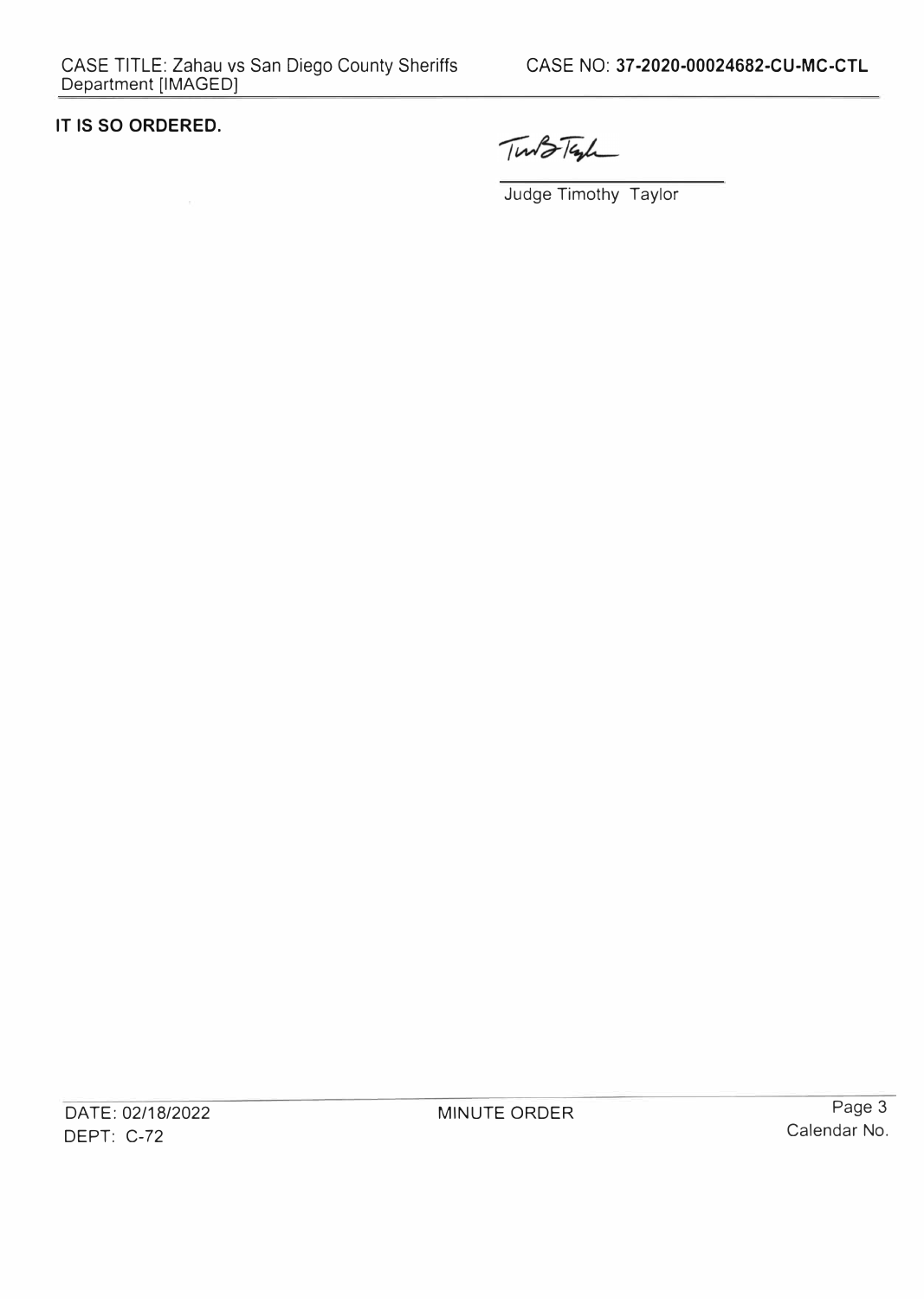| SUPERIOR COURT OF CALIFORNIA, COUNTY OF SAN DIEGO                   |                     |                                                   |  |  |  |  |
|---------------------------------------------------------------------|---------------------|---------------------------------------------------|--|--|--|--|
| <b>STREET ADDRESS:</b>                                              | 330 West Broadway   |                                                   |  |  |  |  |
| <b>MAILING ADDRESS:</b>                                             | 330 West Broadway   |                                                   |  |  |  |  |
| CITY AND ZIP CODE:                                                  | San Diego, CA 92101 |                                                   |  |  |  |  |
| BRANCH NAME:                                                        | Central             |                                                   |  |  |  |  |
| TELEPHONE NUMBER: (619) 450-7072                                    |                     |                                                   |  |  |  |  |
| PLAINTIFF(S)/PETITIONER(S)/APPELLANT(S): Pari Zahau et.al.          |                     |                                                   |  |  |  |  |
| DEFENDANT(S)/RESPONDENT(S): County of San Diego et.al.              |                     |                                                   |  |  |  |  |
| Short Title: Zahau vs San Diego County Sheriffs Department [IMAGED] |                     |                                                   |  |  |  |  |
| <b>NOTICE OF HEARING</b>                                            |                     | <b>CASE NUMBER:</b><br>37-2020-00024682-CU-MC-CTL |  |  |  |  |

Notice is given that the above-entitled case has been set for the reason listed below and at the location shown above. All inquiries regarding this notice should be referred to the court listed above.

| <b>TYPE OF HEARING</b> | <b>DATE</b>                  | <u>ТІМЕ</u> | <b>DEPT</b> | <b>JUDGE</b>   |
|------------------------|------------------------------|-------------|-------------|----------------|
| OSC - Sanctions        | 03/25/2022   01:30 pm   C-72 |             |             | Timothy Taylor |

Effective Wednesday, June 16, 2021, the San Diego Superior Court will allow appearances for most hearings either in-person or virtually. Parties that elect to attend their hearing virtually should visit the Court's website at www.sdcourt.ca.gov for information and directions on making a virtual appearance.

If appearing virtually, you are strongly encouraged to visit the Court's website 24-hours prior to your scheduled hearing to prepare for your hearing.

OSC re sanctions under section 177 .5, in an amount not to exceed \$1,500, payable to the court, for petitioners' counsel's disobedience of Local Rule 2.1.20.